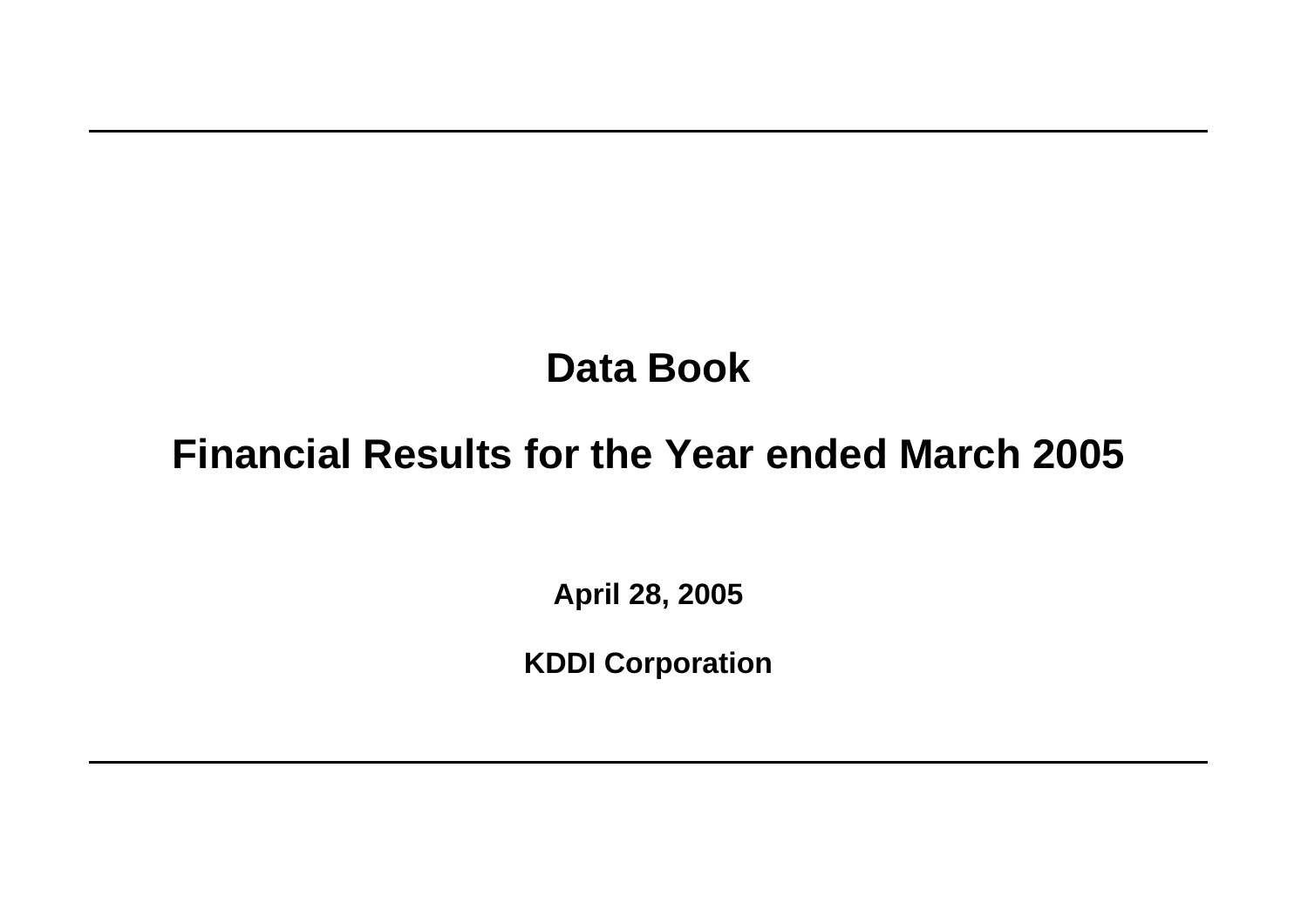**Unit: Millions of Yen**

| <b>Consolidated Statement</b>      | FY 3/04   | FY 3/05      |              |              | FY 3/05                     | FY 3/06      |
|------------------------------------|-----------|--------------|--------------|--------------|-----------------------------|--------------|
|                                    |           | 1H           | 2H           | <b>Total</b> | Total $*2$                  | <b>Total</b> |
|                                    |           |              |              |              | <b>Excluding DDI Pocket</b> | (Forecast)   |
| <b>Operating revenues</b>          | 2,846,098 | 1,471,324    | 1,448,716    | 2,920,039    | 2,833,167                   | 2,976,000    |
| <b>Telecommunications business</b> | 2,268,726 | 1,179,127    | 1,121,439    | 2,300,566    | 2,223,364                   | 2,326,000    |
| <b>Voice traffic</b>               | 1,468,961 | $*3$ 725,473 | 679,623      | 1,405,096    | 1,327,894                   |              |
| Digital and data transmission      | 635,322   | 379,518      | 395,058      | 774,576      | 774,576                     |              |
| <b>Leased circuits</b>             | 82,502    | 33,298       | 29,438       | 62,736       | 62,736                      |              |
| <b>Others</b>                      | 81,941    | 40,838       | 17,320       | 58,158       | 58,158                      |              |
| <b>Other business</b>              | 577,372   | 292,197      | 327,277      | 619,473      | 609,803                     | 650,000      |
| <b>Operating income</b>            | 292, 105  | 162,427      | 133,749      | 296,176      | 290,700                     | 289,000      |
| <b>Ordinary income</b>             | 274,548   | 156,275      | 130,069      | 286,344      | 281,434                     | 287,000      |
| <b>Extraordinary income (loss)</b> | (82, 447) | (20, 763)    | 27,950       | 7,187        | (20, 487)                   | n            |
| <b>Net income</b>                  | 117,025   | 77,842       | 122,750      | 200,592      | 168,977                     | 287,000      |
| <b>Total assets</b><br>$*1$        | 2,639,581 | 2,521,547    |              | 2,472,322    | 2,472,322                   |              |
| <b>Shareholders' equity</b>        | 1,009,391 | 1,078,698    |              | 1,162,192    | 1,162,192                   |              |
| Shareholders' equity ratio         |           |              |              | 0            |                             |              |
| Shareholders' equity per share     | ¥239,515  | ¥255,642     |              | ¥278,170     |                             |              |
| Free cash flows                    | 404,232   | 113,140      | 289,027      | 402,167      | 198,491                     | 43,000       |
| <b>Depreciation</b>                | 365,700   | 183,308      | 166,599      | 349,907      | 331,248                     | 335,000      |
| <b>Capex (cash flow basis)</b>     | 253,257   | 115,543      | 226,848      | 342,391      |                             | 440,000      |
| <b>EBITDA</b>                      | 688,027   | 351,777      | 312,478      | 664,255      | 639,627                     | 643,000      |
| <b>EBITDA margin</b>               | 24.2%     | 23.9%        | 21.6%        | 22.7%        | 22.6%                       | 21.6%        |
| Interest bearing debt              | 1,179,764 | 1,010,574    |              | 864,627      | $\blacksquare$              |              |
| Net debt                           | 983,246   | 878,178      | $\mathbf{r}$ | 642,095      | ۰.                          |              |
| <b>Debt / EBITDA Ratio</b>         | 1.7       | 2.9          |              | $1.3$        | $\blacksquare$              |              |
| <b>Debt / Equity Ratio</b>         | 1.17      | 0.94         |              | 0.74         |                             |              |

**\*1 These figures are as of the end of each financial year.**

**\*2 1H of FY 3/05 results and effect of PHS divestiture have been deducted from these consolidated figure for 3/05 results excluding DDI Pocket .**

**\*3 From FY 2005, KDDI no longer classifies profit according to "Voice traffic", "Digital and Data transmission", "Leased circuits" and "Others". For reference, however, we have included these figures in the consolidated statements shown here.**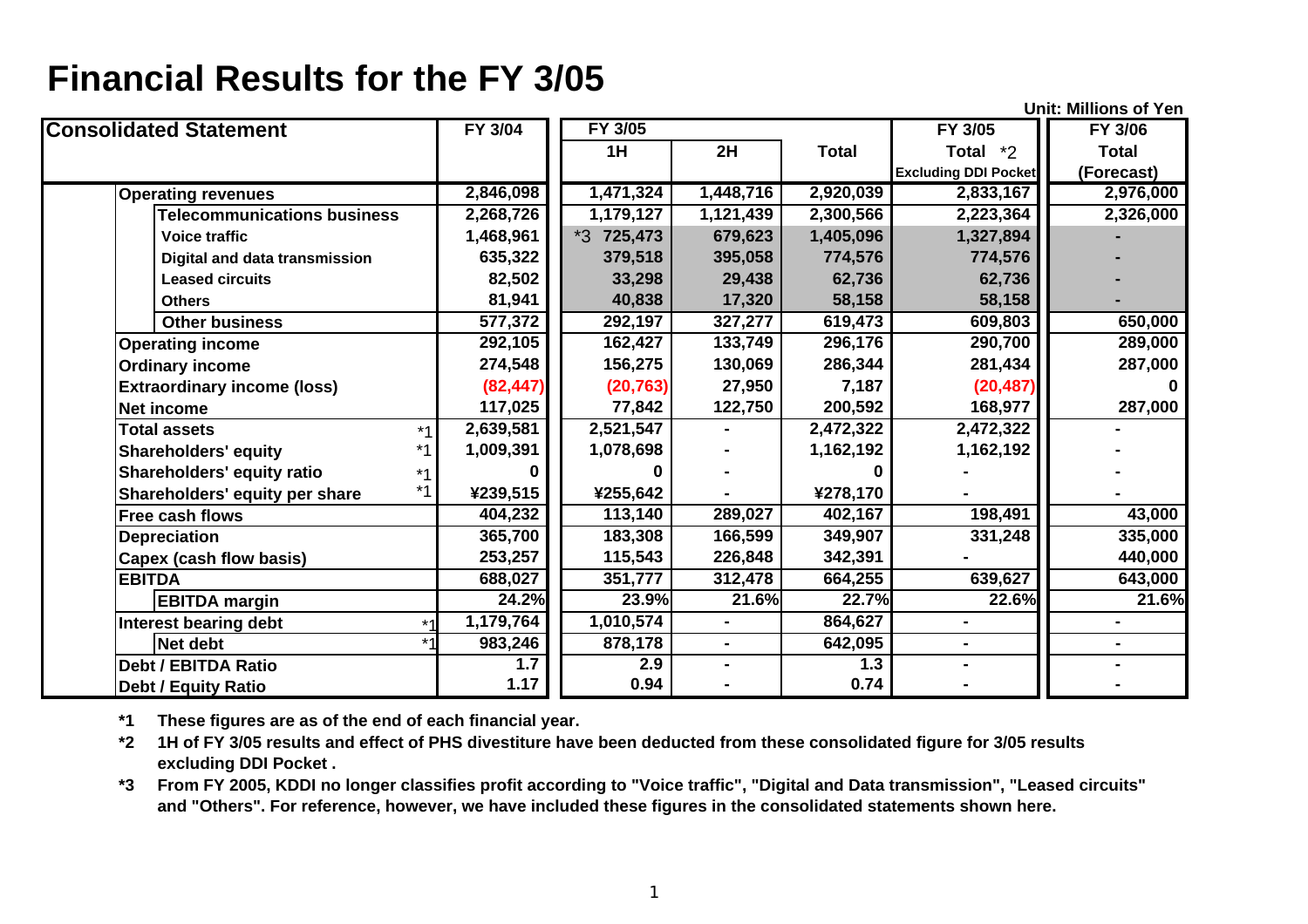| au business<br>(New Standard)<br>$*1$ | FY 3/04   | FY 3/05   |           |           | FY 3/06    |
|---------------------------------------|-----------|-----------|-----------|-----------|------------|
|                                       |           | 1H        | 2H        | Total     | Total      |
|                                       |           |           |           |           | (Forecast) |
| <b>Operating revenues</b>             | 1,831,786 | 1,012,329 | 1,080,373 | 2,092,702 | 2,245,000  |
| Sales outside the group               | 1,817,333 | 1,001,270 | 1,066,573 | 2,067,843 |            |
| <b>Telecommunications business</b>    | 1,367,038 | 765,959   | 792,445   | 1,558,404 |            |
| <b>Other business</b>                 | 450,295   | 235,310   | 274,128   | 509,439   |            |
| Sales within the group                | 14,453    | 11,059    | 13,800    | 24,859    |            |
| <b>Operating income</b>               | 239,469   | 143,619   | 129,487   | 273,106   | 314,000    |
| <b>Ordinary income</b>                | 229,114   | 141,293   | 128,614   | 269,907   | 313,000    |
| <b>Extraordinary income (loss)</b>    |           | (44)      | (24)      | (68)      |            |
| Net income                            | 129,995   | 83,297    | 77,860    | 161,157   | 186,000    |
| <b>Free cash flows</b>                | 207,251   | 43,985    | 88,576    | 132,561   | 119,000    |
| <b>Depreciation</b>                   | 184,857   | 100,147   | 101,510   | 201,657   | 201,000    |
| Capex (cash flow basis)               | 161,181   | 87,017    | 146,484   | 233,501   | 280,000    |
| <b>EBITDA</b>                         | 437,651   | 246,549   | 234,838   | 481,387   | 524,000    |
| <b>EBITDA</b> margin                  | 23.9%     | 24.5%     | 21.7%     | 23.0%     | 23.4%      |

**Unit: Millions of Yen**

**\*1 To be consistent with the segmentation used in our IR presentations and the financial statements, we have changed t o double-ledger transaction for sales and cost of sales on transactions between "au" and Fixed-line business segments at KDDI principle only. These previously were used to be cancelled out. This change has no effect on operating income. Figures for FY 3/04 have also been stated this way for the purpose of comparison.** 

| <b>Operating revenues</b>          | .825.074    | ,005,294 | 070,192,ا | 2,075,486 | 2,220,000 |
|------------------------------------|-------------|----------|-----------|-----------|-----------|
| <b>Telecommunications business</b> | ا 374,132.، | 769,455  | 795,648   | 1,565,103 | 1,674,000 |
| <b>Other business</b>              | 450,942     | 235,839  | 274,544   | 510,383   | 546,000   |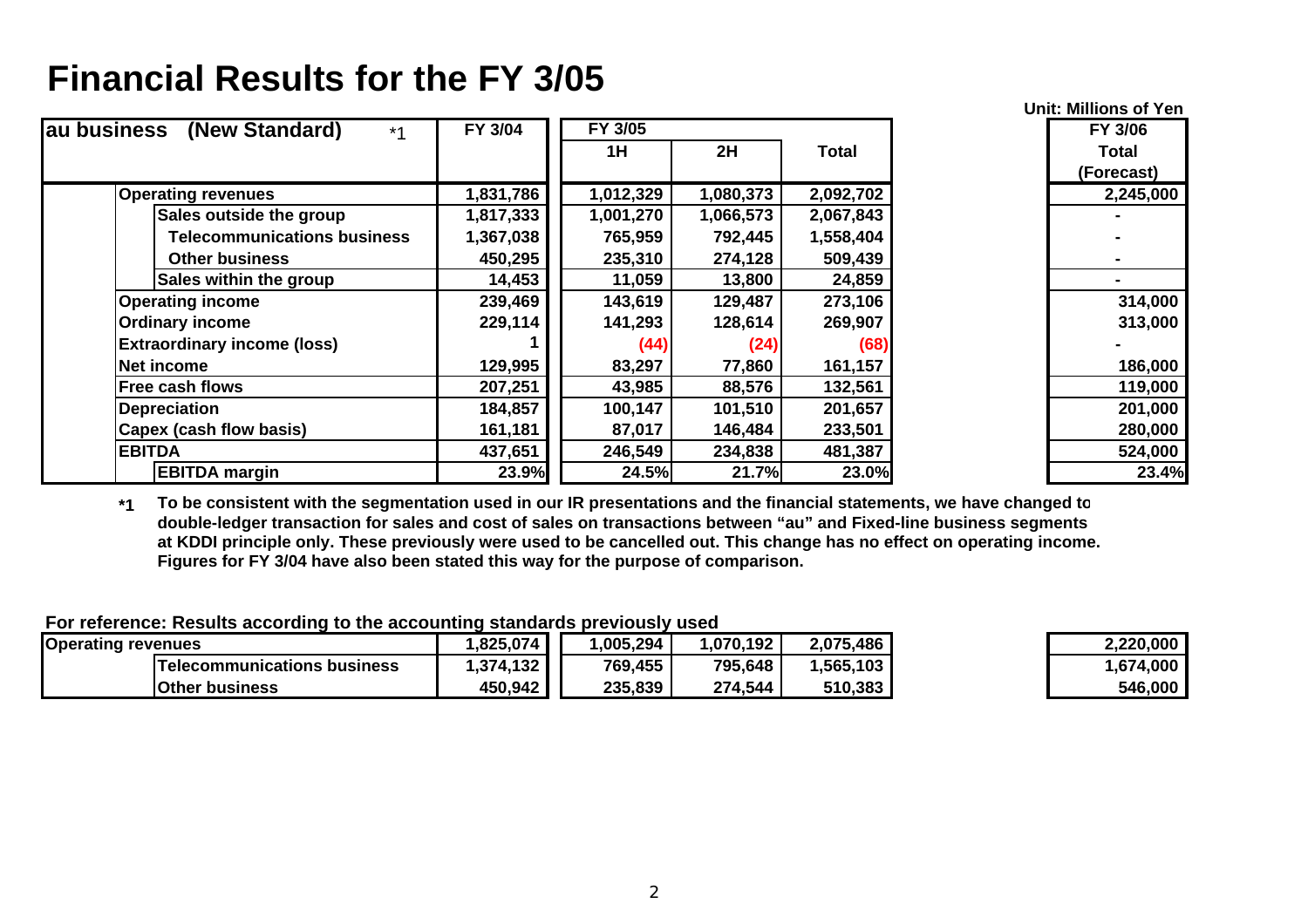| <b>Fixed - line business (New Standard</b> | FY 3/04   | FY 3/05  |           |              | FY 3/06    |
|--------------------------------------------|-----------|----------|-----------|--------------|------------|
| $*1 *2$                                    |           | 1H       | 2H        | <b>Total</b> | Total      |
|                                            |           |          |           |              | (Forecast) |
| <b>Operating revenues</b>                  | 623,104   | 296,846  | 299,195   | 596,041      | 612,000    |
| Sales outside the group                    | 529,119   | 244,421  | 250,308   | 494,729      |            |
| <b>Telecommunications business</b>         | 484,512   | 226,542  | 225,090   | 451,632      |            |
| <b>Other business</b>                      | 44,607    | 17,879   | 25,217    | 43,096       |            |
| Sales within the group                     | 93,984    | 52,425   | 48,887    | 101,312      |            |
| <b>Operating income (loss)</b>             | 16,421    | 2,429    | (2,739)   | (310)        | (42,000)   |
| <b>Ordinary income (loss)</b>              | 15,916    | 2,997    | (3, 367)  | (370)        | (43,000)   |
| <b>Extraordinary income (loss)</b>         | (74, 466) | (18,022) | (96)      | (18, 118)    | 0          |
| Net income (loss)                          | (29, 935) | (8,001)  | 3,588     | (4, 413)     | (22,000)   |
| <b>Free cash flows</b>                     | 68,559    | 16,466   | (19, 532) | (3,066)      | (114,000)  |
| <b>Depreciation</b>                        | 83,914    | 38,593   | 40,126    | 78,719       | 92,000     |
| Capex (cash flow basis)                    | 55,126    | 17,222   | 69,382    | 86,605       | 150,000    |
| <b>EBITDA</b>                              | 112,202   | 42,566   | 44,929    | 87,494       | 59,000     |
| <b>EBITDA margin</b>                       | 18.0%     | 14.3%    | 15.0%     | 14.7%        | 9.6%       |

**Unit: Millions of Yen(Forecast) 0**

**\*1 Fixed - line business is the new name for the former BBC & Solutions Business.**

**\*2 To be consistent with the segmentation used in our IR presentations and the financial statements, we have changed t o double-ledger transaction for sales and cost of sales on transactions between "au" and Fixed-line business segments at KDDI principle only. These previously were used to be cancelled out. This change has no effect on operating income. Figures for FY 3/04 have also been stated this way for the purpose of comparison.** 

| <b>Operating revenues</b>   | 561,344 | 258,233 | 256,960 | 515,193 | 520,000 |
|-----------------------------|---------|---------|---------|---------|---------|
| Telecommunications business | 512,181 | 238,539 | 231,265 | 469,804 | 476,000 |
| <b>Other business</b>       | 49,163  | 19,694  | 25,695  | 45,389  | 44,000  |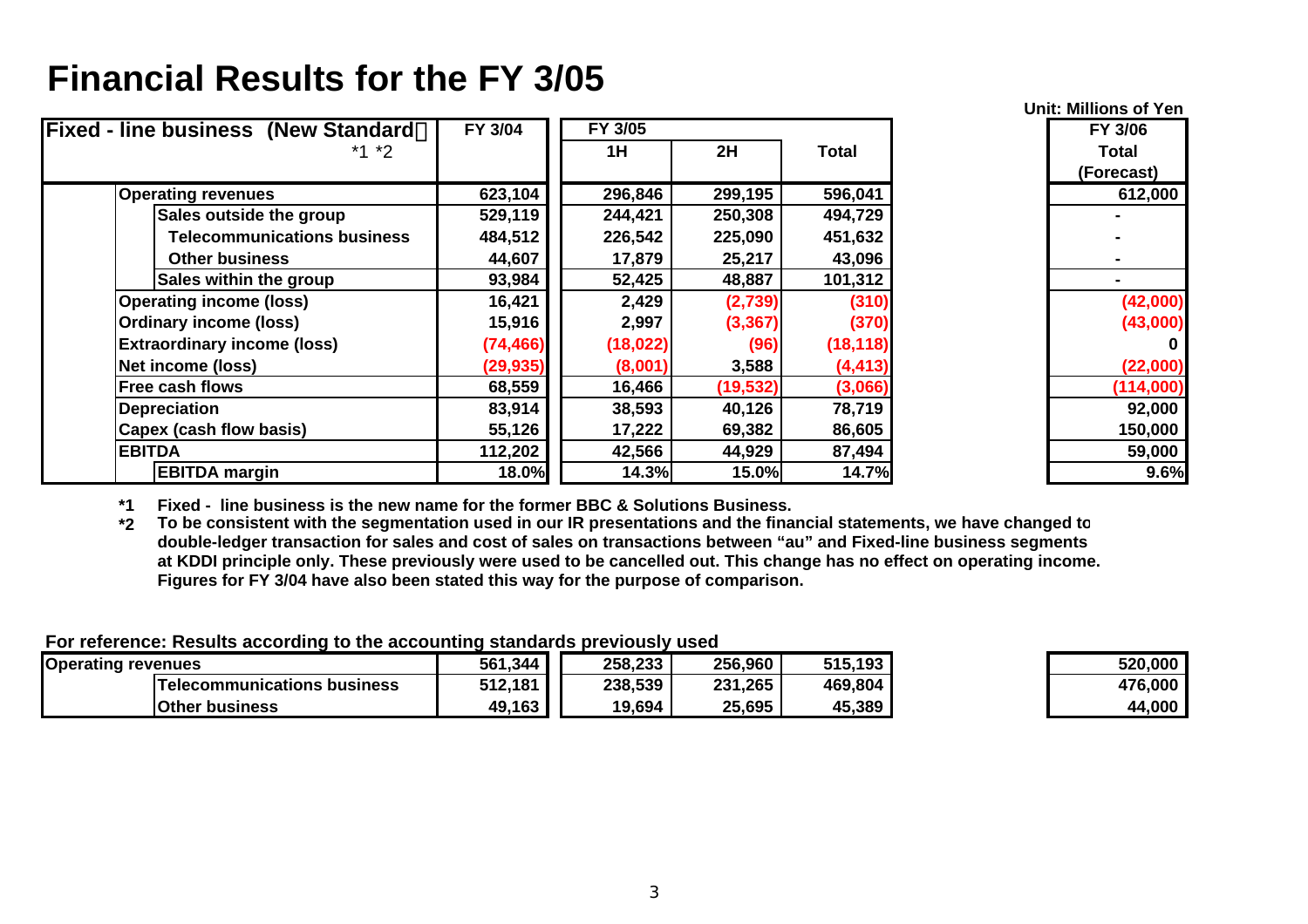| <b>Fixed - line business</b><br>$*1$ | FY 3/04      | FY 3/05 |         |              | FY 3/06      |
|--------------------------------------|--------------|---------|---------|--------------|--------------|
| <b>Details of Operating revenues</b> | <b>Total</b> | 1H      | 2H      | <b>Total</b> | <b>Total</b> |
|                                      |              |         |         |              | (Forecast)   |
| <b>KDDI Corporation</b>              | 497,010      | 233,836 | 233,395 | 467,231      | 469,000      |
| <b>Voice Services</b>                | 320,581      | 141,974 | 135,725 | 277,699      | 278,500      |
| <b>Local call</b>                    | 51,884       | 21,429  | 19,352  | 40,781       |              |
| Long distance call                   | 180,678      | 80,867  | 76,369  | 157,236      |              |
| <b>International call</b>            | 88,019       | 39,678  | 40,004  | 79,682       |              |
| <b>Data Services</b>                 | 174,891      | 91,666  | 97,272  | 188,939      | 190,000      |
| <b>Data Transmissions</b>            | 83,558       | 43,890  | 49,650  | 93,540       | 97,300       |
| Frame relay / Cell relay             | 10,648       | 3,863   | 3,488   | 7,351        |              |
| <b>Internet</b>                      | 72,073       | 39,822  | 45,974  | 85,795       |              |
| Other data transmission              | 837          | 205     | 188     | 393          |              |
| <b>Leased circuits</b>               | 43,812       | 22,020  | 19,533  | 41,553       | 37,400       |
| <b>IP-VPN</b>                        | 41,796       | 21,439  | 22,316  | 43,755       | 42,200       |
| <b>Ether VPN</b>                     | 5,724        | 4,318   | 5,773   | 10,091       | 13,100       |
| <b>Others</b>                        | 1,538        | 195     | 398     | 593          |              |
| <b>KNSL</b>                          |              | 40,358  | 38,740  | 79,097       | 58,000       |

**Unit: Millions of Yen**

| 469,000 |
|---------|
| 278,500 |
|         |
|         |
|         |
| 190,000 |
| 97,300  |
|         |
|         |
|         |
| 37,400  |
| 42,200  |
| 13,100  |
|         |

| 58,000 |
|--------|
|--------|

**\*1 Fixed line business is the new name for the former BBC & Solutions Business.**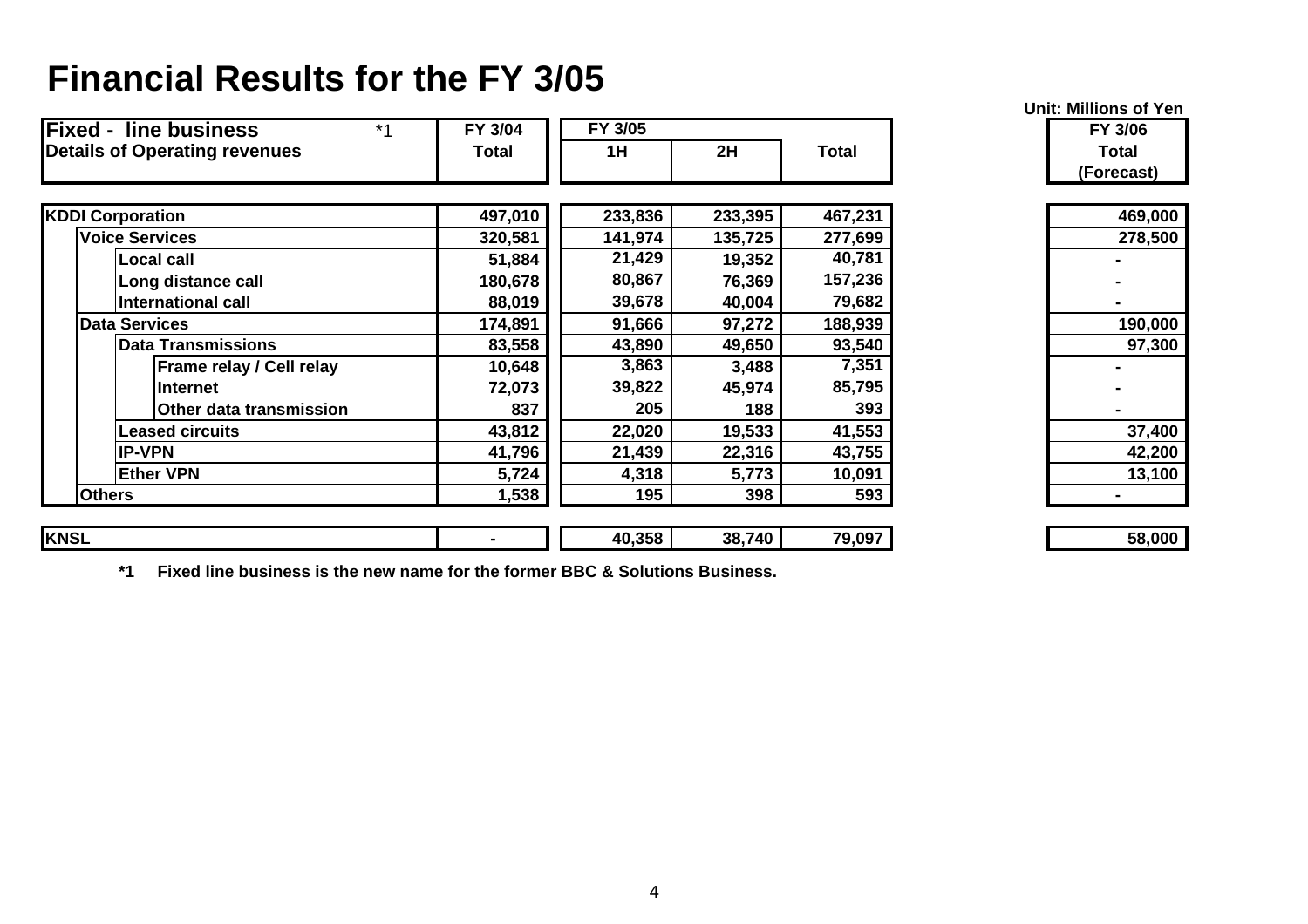|                                                      |         |         |         |              | <b>Unit: Millions of Yen</b> |
|------------------------------------------------------|---------|---------|---------|--------------|------------------------------|
| <b>TU-KA Business</b><br><b>New Standard</b><br>$*1$ | FY 3/04 | FY 3/05 |         |              | FY 3/06                      |
|                                                      | Total   | 1H      | 2H      | <b>Total</b> | <b>Total</b>                 |
|                                                      |         |         |         |              | (Forecast)                   |
| <b>Operating revenues</b>                            | 274,329 | 119,200 | 112,197 | 231,396      | 204,000                      |
| Sales outside the group                              | 267,929 | 116,148 | 109,535 | 225,682      |                              |
| <b>Telecommunication business</b>                    | 223,040 | 99,774  | 92,875  | 192,649      |                              |
| <b>Other business</b>                                | 44,890  | 16,373  | 16,660  | 33,034       |                              |
| Sales within the group                               | 6,400   | 3,052   | 2,662   | 5,714        |                              |
| <b>Operating income</b>                              | 16,304  | 11,266  | 7,166   | 18,431       | 14,000                       |
| <b>Ordinary income</b>                               | 11,385  | 9,431   | 5,777   | 15,209       | 13,000                       |
| <b>Extraordinary income (loss)</b>                   | 1,104   | (91)    | (93)    | (184)        |                              |
| Net income                                           | 8,043   | 5,347   | 5,194   | 10,541       | 8,000                        |
| Free cash flows                                      | 54,951  | 27,859  | 30,216  | 58,075       | 41,000                       |
| <b>Depreciation</b>                                  | 53,826  | 23,554  | 23,091  | 46,645       | 39,000                       |
| Capex (cash flow basis)                              | 14,713  | 3,053   | 4,600   | 7,653        | 4,000                        |
| <b>EBITDA</b>                                        | 72,097  | 35,997  | 30,815  | 66,811       | 54,000                       |
| <b>EBITDA</b> margin                                 | 26.3%   | 30.2%   | 27.5%   | 28.9%        | 26.5%                        |

**\*1 To be consisted with se gment used in our IR presentation and financial statements, we have chan ged from a sim ple sum of results for each individual TU-KA company to fully consolidated figures. The figures shown for FY 3/04 have been calculated using our new standards and are provided for comparison only.**

| <b>Operating revenues</b>          | 276,457 | 119,677 | 113,678 | 233,354 | 205,000  |
|------------------------------------|---------|---------|---------|---------|----------|
| <b>Telecommunications business</b> | 230,435 | 103,303 | 95,933  | 199,235 | 177,000  |
| <b>Other business</b>              | 46,022  | 16,374  | 17,745  | 34,119  | 28,000   |
| <b>Operating income</b>            | 15,390  | 10,809  | 6,702   | 17,510  | 13,000   |
| <b>Ordinary income</b>             | 11,384  | 9,437   | 5,772   | 15,209  | 13,000   |
| <b>Extraordinary income (loss)</b> | 1,104   | (91)    | (93)    | (184)   | $\bf{0}$ |
| Net income                         | 9,057   | 6,260   | 5,356   | 11,616  | 8,000    |
| <b>Free cash flows</b>             | 54,951  | 27,859  | 30,216  | 58,075  |          |
| <b>Depreciation</b>                | 53,827  | 23,554  | 23,092  | 46,646  | 39,000   |
| Capex (cash flow basis)            | 14,713  | 3,053   | 4,517   | 7,570   | 4,000    |
| <b>EBITDA</b>                      | 71,184  | 35,540  | 30,457  | 65,997  | 53,000   |
| <b>EBITDA</b> margin               | 25.7%   | 29.7%   | 26.8%   | 28.3%   | 25.9%    |

| 205,000 |
|---------|
| 177,000 |
| 28,000  |
| 13,000  |
| 13,000  |
| 0       |
| 8,000   |
|         |
| 39,000  |
| 4,000   |
| 53,000  |
| 25.9%   |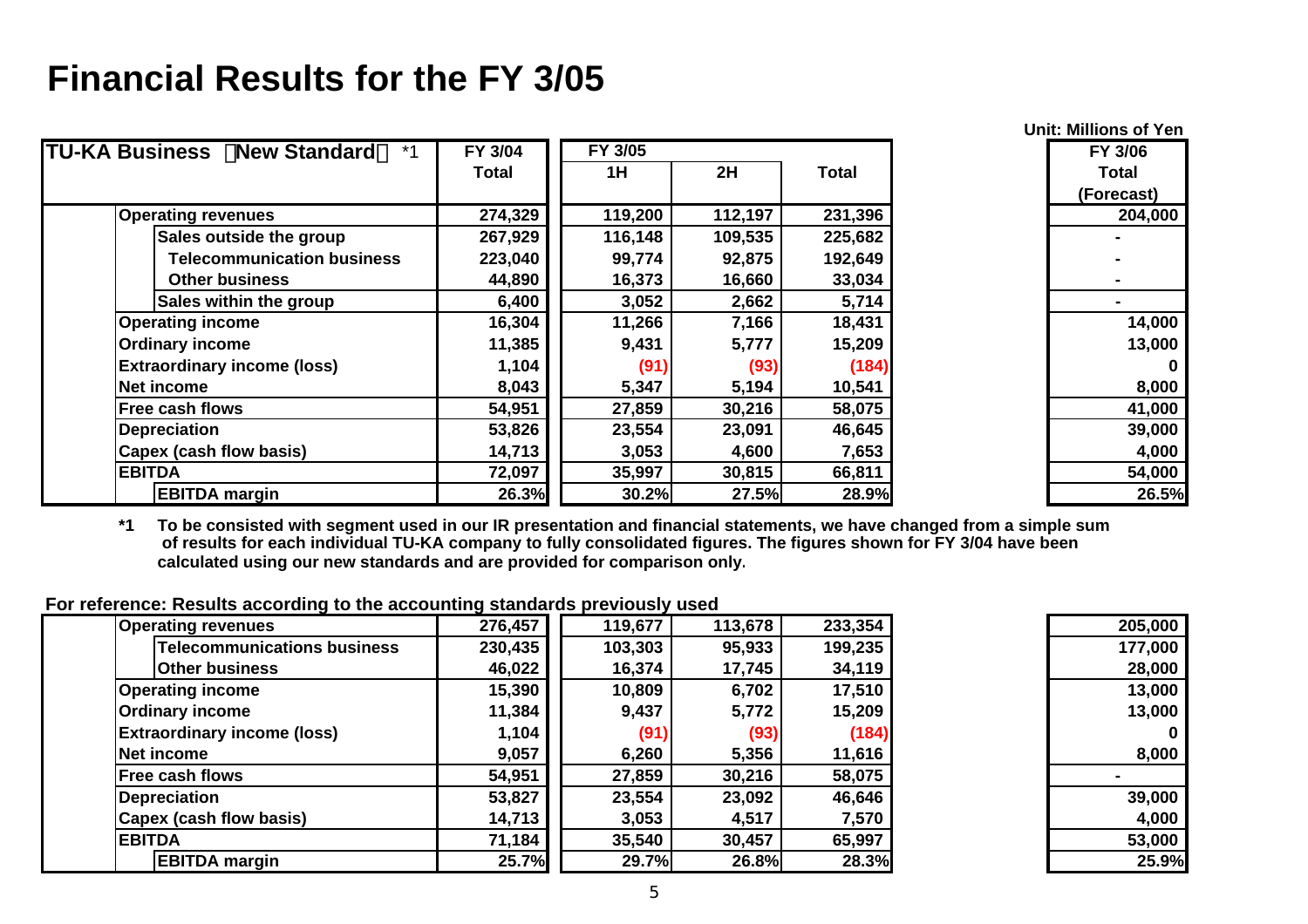|                                      |              |         |        |        | <b>Unit: Millions of Yen</b> |
|--------------------------------------|--------------|---------|--------|--------|------------------------------|
| <b>Other Business (New Standard)</b> | FY 3/04      | FY 3/05 |        |        | FY 3/06                      |
|                                      | <b>Total</b> | 1H      | 2H     | Total  | <b>Total</b>                 |
|                                      |              |         |        |        | (Forecast)                   |
| <b>Operating revenues</b>            | 80,371       | 38,451  | 42,930 | 81,381 | 107,000                      |
| Sales outside the group              | 50,680       | 24,099  | 22,300 | 46,399 |                              |
| Sales within the group               | 29,691       | 14,352  | 20,631 | 34,982 |                              |
| <b>Operating income (loss)</b>       | 545          | (200)   | 1,151  | 951    | 4,000                        |
| Ordinary income (loss)               | 921          | (234)   | 953    | 719    | 4,000                        |
| <b>Extraordinary income (loss)</b>   | (4,058)      | (3,011) | 5,104  | 2,093  | 32,000                       |
| Net income (loss)                    | (3, 439)     | (3,994) | 5,559  | 1,565  | 35,000                       |

**\*1 We have changed our accounting standards from a simple sum of results to fully consolidated figures. The figures shown for FY 3/04 have been calculated using our new standards and are provided for comparison only**

| Operating revenues                 | 83,081   | 40,249  | 44,838 | 85,087 | 108,000 |
|------------------------------------|----------|---------|--------|--------|---------|
| <b>Telecommunications business</b> | 29,178   | 14,157  | 14,503 | 28,660 |         |
| <b>Other business</b>              | 53,903   | 26,092  | 30,335 | 56,427 |         |
| <b>Operating income</b>            | 175      | 340     | 1,858  | 2,197  | 7,000   |
| Ordinary income (loss)             | (624)    | (3)     | 1,501  | 1,498  | 6,000   |
| <b>Extraordinary income (loss)</b> | (4, 144) | (3,020) | 4,960  | 1,940  | 32,000  |
| Net income (loss)                  | (4, 810) | (3,654) | 5,635  | 1,981  | 37,000  |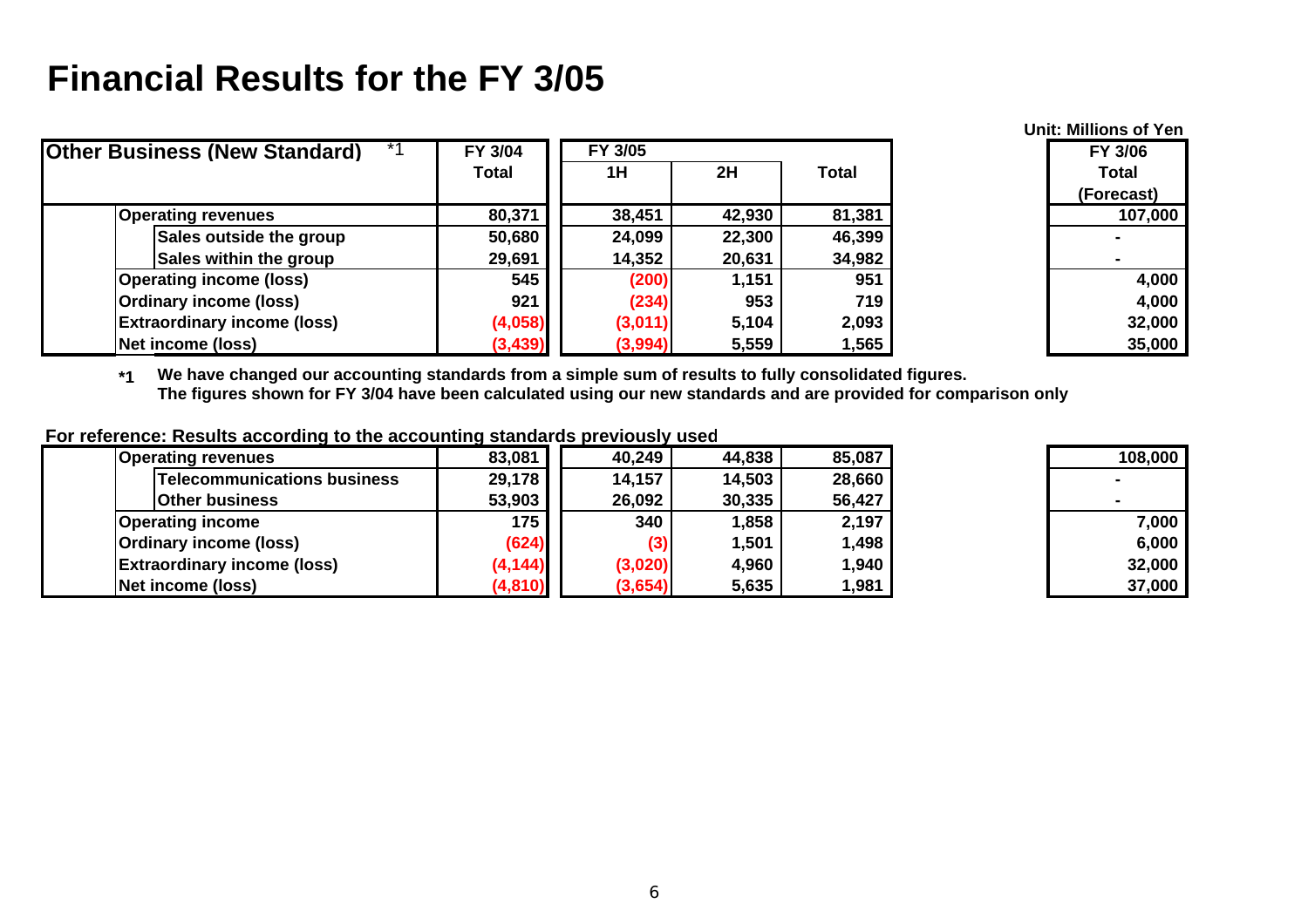**Unit: Millions of YenDDI Pocket FY 3/04 FY 3/05** \*1 **Total 1H 2H Total Operating revenues 184,017 86,873 - 86,873 Telecommunications business 168,407 77,202 - 77,202 Other business 15,609 9,670 - 9,670 Operating income 21,093 5,476 - 5,476 Ordinary income 19,010 4,910 - 4,910 Extraordinary income (loss) (771) (702) - (702) Net income 19,064 4,002 - 4,002 Free cash flows 47,206 20,902 - 20,902 Depreciation 38,707 18,659 - 18,659 Capex (cash flow basis) 12,909 5,044 - 5,044 EBITDA 61,363 24,595 - 24,595 EBITDA margin 0 0 - 0** \*1

**\*1 DDI Pocket peformance for the second half of the financial year has been excluded due to its divestiture.**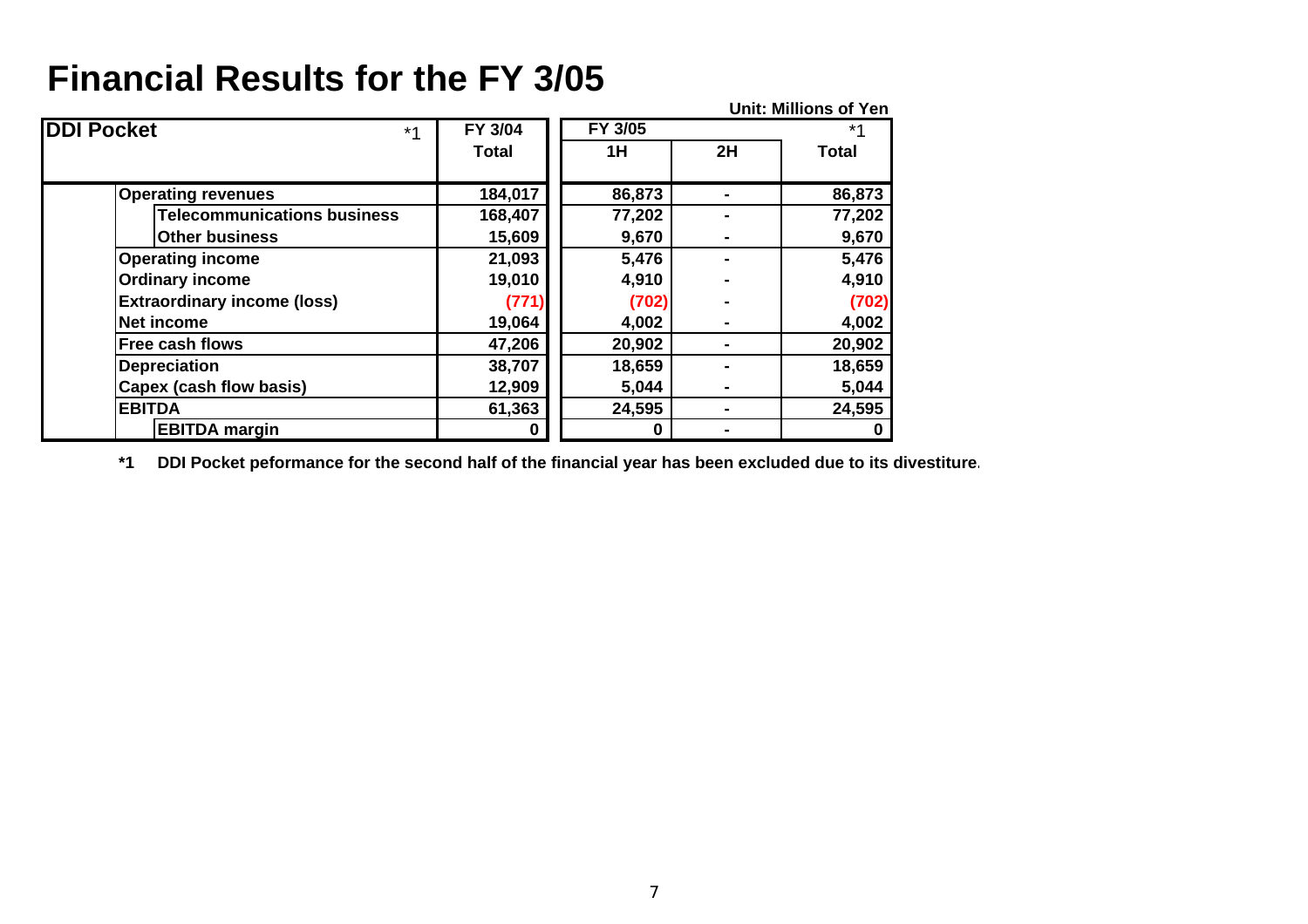#### **Details of Mobile Business**

| <b>Subscribers</b>      |                                | (Thousand)     | Sep-03 |       | Mar-04       | Sep-04 |                | <b>Mar-05</b>  | Mar-06               |
|-------------------------|--------------------------------|----------------|--------|-------|--------------|--------|----------------|----------------|----------------------|
|                         |                                |                | 15,263 |       | 16,959       | 18,189 |                | 19,542         | (Forecast)<br>21,540 |
| au                      | <b>CDMA1X WIN</b>              |                |        |       |              |        |                |                |                      |
|                         |                                |                |        |       | 343          | 1,191  |                | 3,252          | 7,660                |
|                         | <b>CDMA1X</b>                  |                | 10,203 |       | 13,166       | 14,667 |                | 14,683         |                      |
|                         | cdmaOne                        |                | 5,059  |       | 3,450        | 2,331  |                | 1,608          |                      |
| <b>TU-KA</b>            |                                |                | 3,699  |       | 3,632        | 3,588  |                | 3,590          | 3,490                |
| <b>EZweb</b>            |                                |                | 13,940 |       | 15,700       | 16,965 |                | 18,259         | 20,130               |
|                         | au                             |                | 12,164 |       | 13,886       | 15,125 |                | 16,469         | 18,450               |
|                         | <b>TU-KA</b>                   |                | 1,776  |       | 1,814        | 1,848  |                | 1,790          | 1,680                |
| Pocket (PHS)            |                                |                | 2,938  |       | 2,897        | 2,926  |                |                |                      |
|                         | AIR H"                         |                | 890    |       | 990          | 1,101  |                |                |                      |
|                         | <b>Data Transmission Users</b> |                | 1,510  |       | 1,622        | 1,763  |                |                |                      |
|                         |                                |                |        |       |              |        |                |                |                      |
| <b>ARPU, MOU, Churn</b> |                                | FY 3/04        |        |       | FY 3/05      |        |                | FY 3/06        |                      |
|                         |                                |                | 1H     | 2H    | <b>Total</b> | 1H     | 2H             | <b>Total</b>   | <b>Total</b>         |
|                         |                                |                |        |       |              |        |                |                | (Forecast)           |
| lau                     | <b>ARPU</b> (Total)            | Yen            | 7,510  | 7,380 | 7,440        | 7,280  | 7,070          | 7,170          | 6,810                |
|                         |                                | <b>Voice</b>   | 5,920  | 5,690 | 5,800        | 5,560  | 5,320          | 5,430          | 5,020                |
|                         |                                | <b>Data</b>    | 1,590  | 1,690 | 1,640        | 1,720  | 1,750          | 1,740          | 1,790                |
|                         | CDMA 1X ARPU *1                | Yen            | 8,720  | 8,240 | 8,440        | 7,780  | 7,450          | 7,600          |                      |
|                         |                                | <b>Voice</b>   | 6,550  | 6,190 | 6,340        | 5,860  | 5,580          | 5,710          | $\blacksquare$       |
|                         |                                | Data           | 2,170  | 2,050 | 2,100        | 1,920  | 1,874          | 1,900          |                      |
|                         | <b>MOU</b>                     | <b>Minutes</b> | 178    | 174   | 176          | 170    | 162            | 166            | $\blacksquare$       |
|                         | <b>Churn rate</b>              | $(\%)$         | 1.55   | 1.44  | 1.49         | 1.45   | 1.44           | 1.44           | 1.35                 |
| <b>TU-KA</b>            | <b>ARPU</b>                    | Yen            | 5,100  | 4,930 | 5,020        | 4,630  | 4,310          | 4,470          | 4,040                |
|                         | <b>MOU</b>                     | <b>Minutes</b> | 150    | 140   | 145          | 131    | 120            | 126            | $\blacksquare$       |
|                         | <b>Churn rate</b>              | $(\%)$         | 2.5    | 2.2   | 2.4          | 2.1    | 2.0            | 2.0            | 2.3                  |
| <b>Pocket</b>           | <b>ARPU</b>                    | Yen            | 4,840  | 4,660 | 4,750        | 4,430  | $\blacksquare$ |                | $\blacksquare$       |
| (PHS)                   | <b>MOU</b>                     | minutes        | 192    | 195   | 193          | 214    |                |                | $\blacksquare$       |
|                         | <b>Churn rate</b>              | $(\%)$         | 2.7    | 2.5   | 2.6          | 2.3    | $\blacksquare$ | $\blacksquare$ | $\blacksquare$       |

**\*1 CDMA 1X ARPU includes figures for CDMA 1X WIN.** 

| $*$<br>lau EZweb Packet traffic          | FY 3/04 |           |           | FY 3/05   |          |           |
|------------------------------------------|---------|-----------|-----------|-----------|----------|-----------|
|                                          | 1H      | 2H        | Total     | 1H        | 2H       | Total     |
|                                          |         |           |           |           |          |           |
| Total packet traffic (million packets)   | 887.349 | 1.087.604 | 1.974.953 | 1.128.641 | .004.955 | 2.133.596 |
| Number of packets per EZweb user per day | 420     | 464       | 443       | 443       | 403      | 424       |

**\*2 au EZweb Packet traffic does not include figures for CDMA 1X WIN.**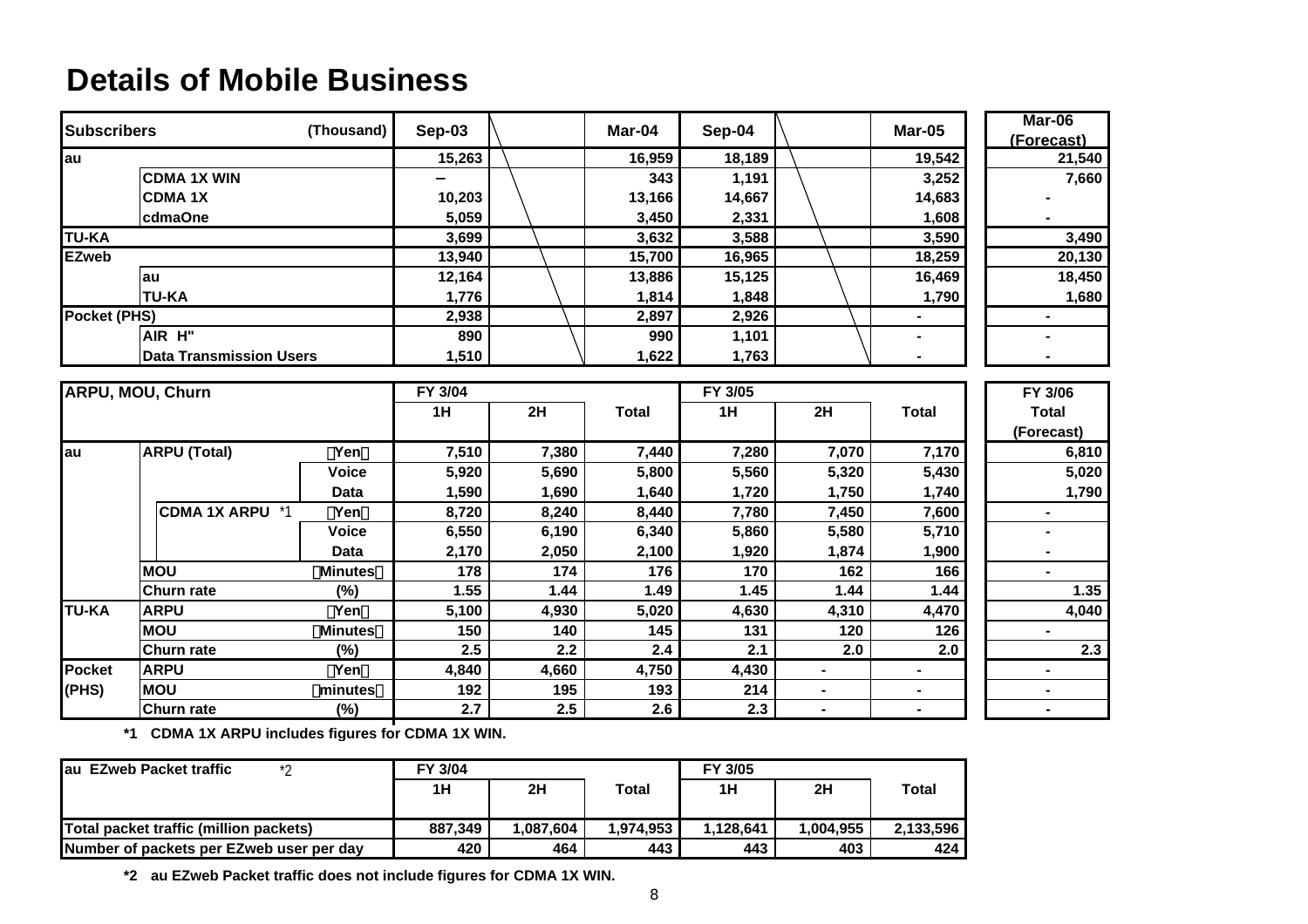#### **Details of Fixed - line Business (Part 1)**

| <b>Figures of Active Line</b><br>$*$ A |            | FY 3/04 |       |       |       | FY 3/06 |       |                            |
|----------------------------------------|------------|---------|-------|-------|-------|---------|-------|----------------------------|
|                                        |            | 1H      | 2H    | Total | 1H    | 2H      | Total | <b>Total</b><br>(Forecast) |
| <b>Voice Domestic Active Line</b>      | (Thousand) | 8,493   | 8,195 | 8,344 | 7,855 | 7,368   | 7,612 | IN.A.                      |
| <b>Voice International Active Line</b> | (Thousand) | 687     | 640   | 663   | 590   | 548     | 569   | IN.A.                      |

**\*1 Includes any line making a minimum of one call. (Figures shown are the average monthly figures over the period).** 

| <b>IARPU for Fixed Line</b>            | FY 3/04 |       |       |       | FY 3/06 |       |       |              |
|----------------------------------------|---------|-------|-------|-------|---------|-------|-------|--------------|
|                                        |         | 1H    | 2H    | Total | 1H      | 2H    | Total | <b>Total</b> |
|                                        |         |       |       |       |         |       |       | (Forecast)   |
| <b>IVoice Domestic Active Line *2</b>  | (Yen)   | .760  | 1.660 | .710  | 1.510   | .440  | 1.473 | IN.A.        |
| <b>IVoice Int'l Active Line</b><br>$*$ | (Yen)   | 4.130 | 3.980 | 4.060 | 3.810   | 3.660 | 3.770 | IN.A.        |
| <b>DION includes ADSL</b><br>*4        | 'Yen)   | 2.010 | 2,030 | 2,020 | 2.000   | 2.240 | 2,120 | IN.A.        |

**\*2 Does not include revenue from DDL direct lines, FreeCall DX/S, DOD or other direct connections.** 

**\*3 Does not include services such as DDL direct lines, Super World Card or International mobile.** 

**\*4 ARPU from KDDI's consumer ISP.** 

| <b>INumber of Subscribers for Fixed Line Services</b> |            | Sep-03         |  | Mar-04 | Sep-04 |  |         | Mar-05 |       | Mar-06<br>(Forecast) |
|-------------------------------------------------------|------------|----------------|--|--------|--------|--|---------|--------|-------|----------------------|
| <b>Myline Registration</b><br>*5                      | (Thousand) |                |  |        | 9,200  |  |         | 8,690  | N.A.  |                      |
| Local                                                 | (Thousand) | 6,258          |  | 6,311  | 6,143  |  |         | 5,768  | N.A.  |                      |
| <b>In-prefecture Long Distance</b>                    | (Thousand) | 7,733          |  | 7,808  | 7,572  |  |         | 7,108  | IN.A. |                      |
| <b>Out-prefecture Long Distance</b>                   | (Thousand) | 8,431          |  | 8,487  | 8,224  |  |         | 7,770  | IN.A. |                      |
| <b>International</b>                                  | (Thousand) | 8,984          |  | 9,011  | 8,756  |  |         | 8,280  | N.A.  |                      |
| <b>IMetal Plus</b>                                    | (Thousand) |                |  |        |        |  |         | 41     |       | 2,200                |
| <b>IDION</b>                                          | (Thousand) | 2,489          |  | 2,687  | 2,873  |  | $\star$ | 2,885  |       | 2,880                |
| of which ADSL                                         | (Thousand) | 777            |  | 1,109  | 1,428  |  |         | 1,494  |       | 1,500                |
| <b>IFTTH</b>                                          | (Thousand) |                |  | 23     | 60     |  |         | 91     |       | 180                  |
| of which KDDI Hikari Plus                             | (Thousand) | $\blacksquare$ |  | 9      | 44     |  |         | 79     | N.A.  |                      |
| <b>KDDI Internet (Corporate use)</b>                  | (Thousand) | 25             |  | 31     | 37     |  |         | 42     | N.A.  |                      |
| *6<br><b>FR/CR</b>                                    | (Thousand) | 22             |  | 15     | 11     |  |         | 9      | N.A.  |                      |
| *6<br>VPN (IP-VPN, Ether-VPN)                         | (Thousand) | 62             |  | 65     | 63     |  | l*8     | 76     | N.A.  |                      |

**\*5 Each individual access circuit to the network is counted here.** 

**\*6 Each local access circuit to the network is counted here.**

**\*7 DION subs of Hikari Plus have been included in the number of DION from end of Mar-05**

**\*8 Ether-VPN access circuits have been included in the number of VPN from end of Mar-05**